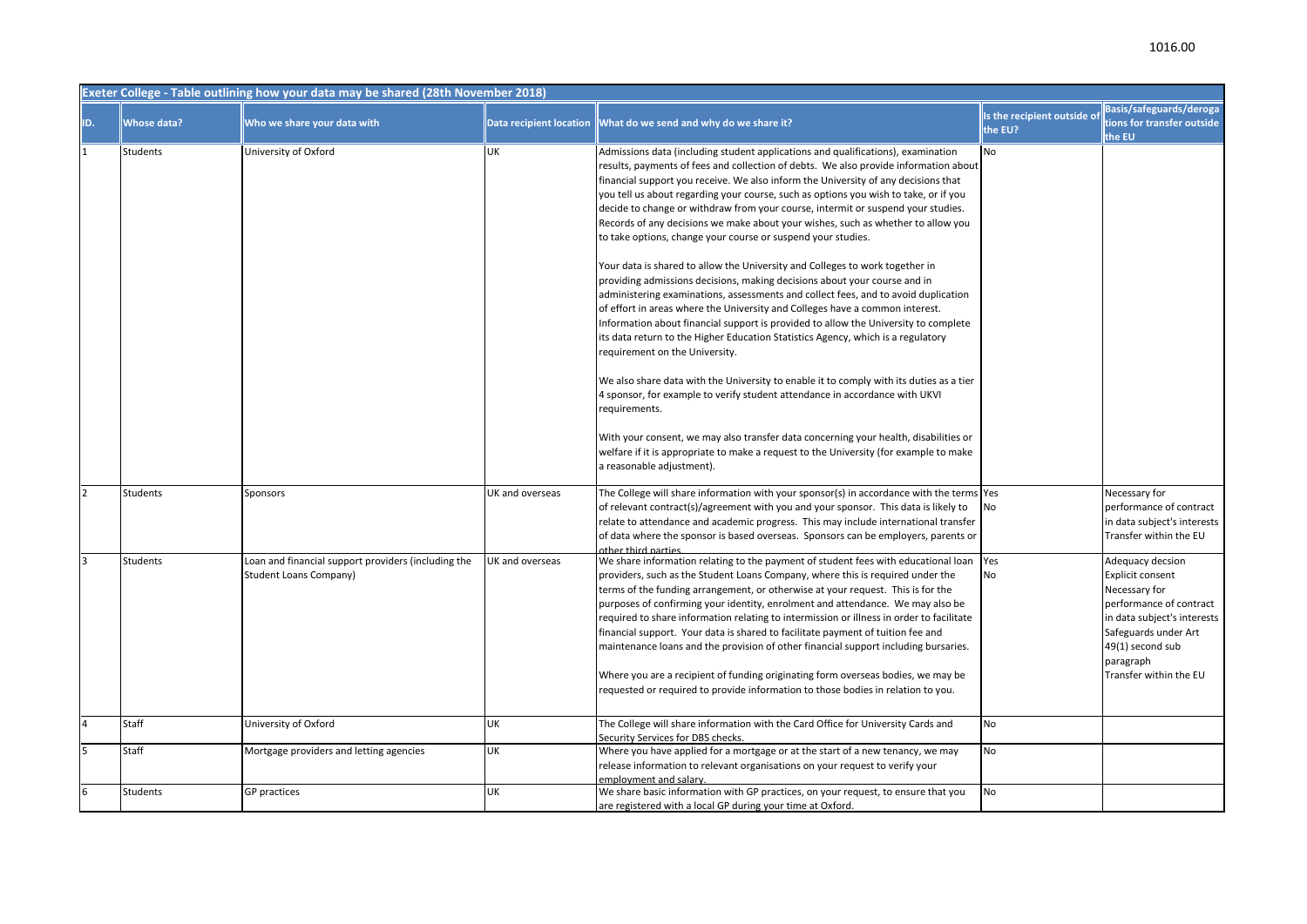|    | <b>Students</b>                                           | Potential employers or education providers                                                                                                                                                    | UK and overseas | We will only send your data to employers or education providers that you have                                                                                                                                                                                                                                                      | Yes       | <b>Explicit consent</b>                                                                                          |
|----|-----------------------------------------------------------|-----------------------------------------------------------------------------------------------------------------------------------------------------------------------------------------------|-----------------|------------------------------------------------------------------------------------------------------------------------------------------------------------------------------------------------------------------------------------------------------------------------------------------------------------------------------------|-----------|------------------------------------------------------------------------------------------------------------------|
|    | Staff                                                     |                                                                                                                                                                                               |                 | approached. We share your data for the purposes of confirming your qualifications<br>and/or employment history with us and providing references.                                                                                                                                                                                   | <b>No</b> | Transfer within the EU                                                                                           |
|    |                                                           |                                                                                                                                                                                               |                 | Depending on where you have applied, these recipients may be outside of the EU.                                                                                                                                                                                                                                                    |           |                                                                                                                  |
| 8  | Students<br>Staff<br>Nursery users                        | Relatives, guardians, or representatives of the data<br>subject                                                                                                                               | UK and overseas | We may wish to contact your next of kin, guardians or emergency contact in cases of Yes<br>emergency. Decisions to contact these individuals will be made in consideration of<br>your rights and freedoms.                                                                                                                         | <b>No</b> | Adequacy decsion<br>Explicit consent<br>Transfer for data subject's<br>vital interests<br>Transfer within the FU |
| 9  | Students<br>Staff                                         | Local government council tax departments                                                                                                                                                      | <b>UK</b>       | We will share data relating to your student status with relevant local government<br>departments for the purposes of council tax exemption, assessment and/or<br>collection. We also share data relating to staff living in College-owned<br>accommodation with the local authority for council tax purposes.                      | <b>No</b> |                                                                                                                  |
| 10 | <b>Students</b>                                           | <b>Electoral Registration Officers</b>                                                                                                                                                        | <b>UK</b>       | We share data such as your name, address and nationality, to enable the ERO to<br>contact you regarding eligibility to vote in general, local and European elections.                                                                                                                                                              | <b>No</b> |                                                                                                                  |
| 11 | Students<br>Staff<br>Anyone else we have<br>dealings with | Legal advisers/ HR Advisors (Ellis Whittam)                                                                                                                                                   | <b>UK</b>       | If circumstances require it, we may share your data with our legal adviser/HR<br>Advisors for the purposes of obtaining privileged and confidential legal advice<br>relating to the College's relationship with you.                                                                                                               | <b>No</b> |                                                                                                                  |
| 12 | Students<br>Staff<br>Anyone else we have<br>dealings with | UK agencies with duties relating to the prevention<br>and detection of crime, apprehension and<br>prosecution of offenders, collection of tax or duty,<br>safeguarding, or national security. | <b>UK</b>       | We may share your data with government departments, crime prevention and law<br>enforcement agencies when required or considered appropriate in the<br>circumstances and with the proper consideration of your rights and freedoms.<br>Organisations we may share your data with include the Police and UK Visas and<br>mmigration | <b>No</b> |                                                                                                                  |
| 13 | Staff<br>Donors                                           | HM Revenue & Customs                                                                                                                                                                          | <b>UK</b>       | Employee identification and payroll information relating to the payment of National $\vert$ No<br>Insurance and Income Tax will be shared with HMRC in line with our obligations as an<br>employer.<br>Gift aid information provided by donors will be shared to enable gift aid to be<br>haimed <sup>-</sup>                      |           |                                                                                                                  |
| 14 | Staff                                                     | Home Office, UK Visas and Immigration                                                                                                                                                         | <b>UK</b>       | We may be required to share your data with the Home Office or the UK Visas and<br>Immigration agency as part of our obligations as a visa sponsor for any overseas<br>staff.                                                                                                                                                       | No        |                                                                                                                  |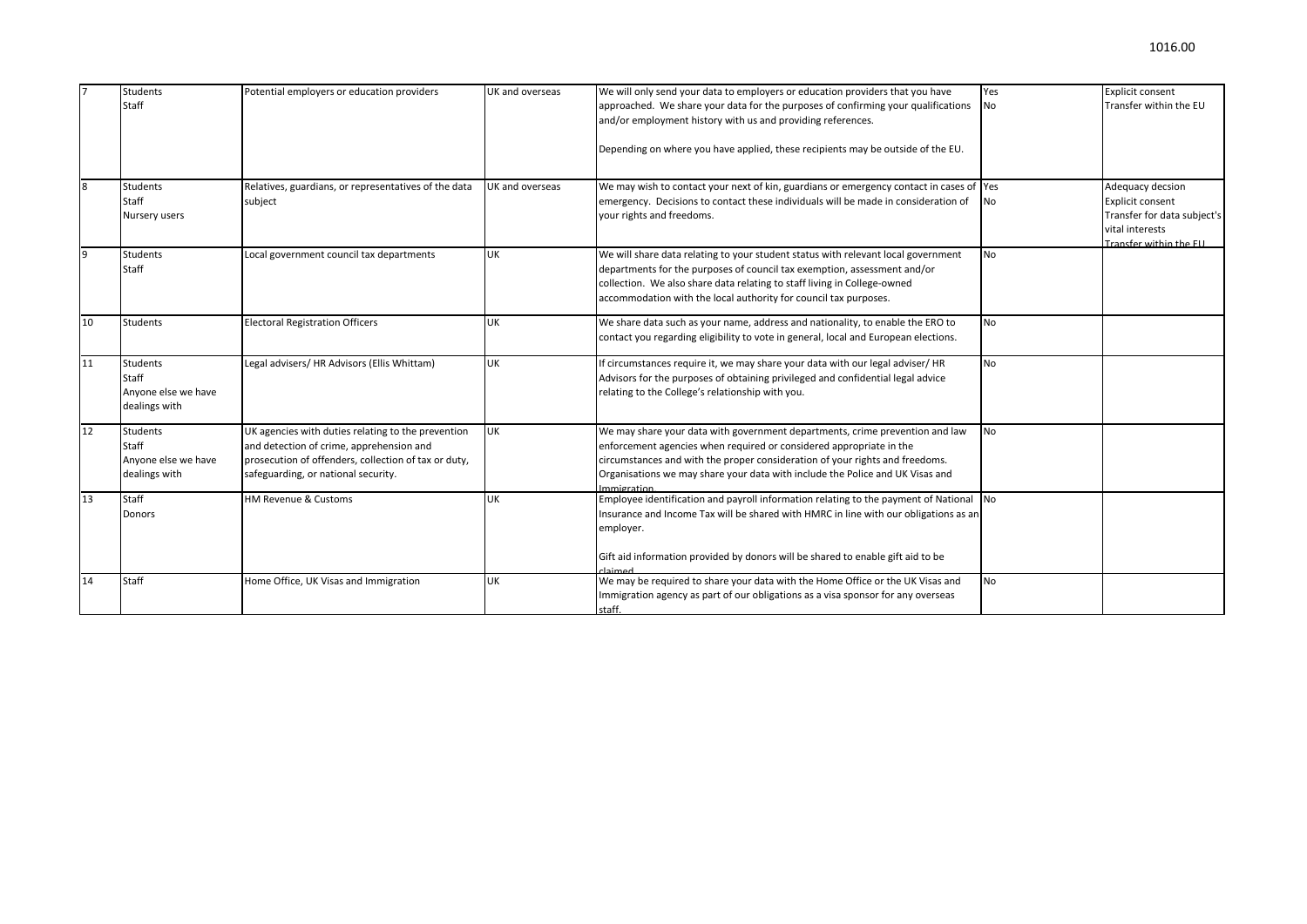| 15 | Staff, spouses, civil                     | Universities Superannuation Scheme (USS) or other | <b>UK</b> | We will share the data necessary for pension payments to your pension fund or                                                                                                 | No        |                           |
|----|-------------------------------------------|---------------------------------------------------|-----------|-------------------------------------------------------------------------------------------------------------------------------------------------------------------------------|-----------|---------------------------|
|    | partners, dependents and pension provider |                                                   |           | provider. This may include details of:                                                                                                                                        |           |                           |
|    | other beneficiaries of                    |                                                   |           |                                                                                                                                                                               |           |                           |
|    | staff.                                    |                                                   |           | (a) death in service benefit nominations;                                                                                                                                     |           |                           |
|    |                                           |                                                   |           | (b) health information about you (as a result of incapacity retirement benefit);                                                                                              |           |                           |
|    |                                           |                                                   |           | (c) information about your spousal or other relationships which might identify your<br>sexuality;                                                                             |           |                           |
|    |                                           |                                                   |           | (d) absence information, which might allow the reverse engineering of trade union<br>affiliation in the case of strike absences.                                              |           |                           |
|    |                                           |                                                   |           | We will only process such data when it is necessary for carrying out obligations and<br>exercising specific rights of either you as a member of the pension scheme, or of the |           |                           |
|    |                                           |                                                   |           | College, in the fields of employment, social security or social protection law.                                                                                               |           |                           |
| 16 | Students                                  | Disclosure and Barring Service (DBS)              | UK        | In order to apply for a DBS check, if you are engaged in an activity which involves                                                                                           | No        |                           |
|    | Staff                                     |                                                   |           | contact with children or vulnerable adults or where the College considers a criminal                                                                                          |           |                           |
|    |                                           |                                                   |           | records check is required. You will be notified in advance of any requirement to<br>carry out a DBS check.                                                                    |           |                           |
| 17 | <b>Students</b>                           | Third party software suppliers                    | UK        | Any transfers to recipients of this type will only take place provided we are satisfied                                                                                       | <b>No</b> |                           |
|    | Staff                                     |                                                   |           | that appropriate safeguards have been put in place to ensure adequate levels of                                                                                               |           |                           |
|    | Nursery users                             |                                                   |           | security for your data.                                                                                                                                                       |           |                           |
|    |                                           |                                                   |           |                                                                                                                                                                               |           |                           |
|    |                                           |                                                   |           | The College may share student data with third party software providers where                                                                                                  |           |                           |
|    |                                           |                                                   |           | required to administer teaching, timetabling, examinations and for anti-plagiarism                                                                                            |           |                           |
|    |                                           |                                                   |           | services. We may share your data in order to facilitate access to IT systems and                                                                                              |           |                           |
|    |                                           |                                                   |           | services such as providers of operating systems, library catalogues and online<br>learning environments.                                                                      |           |                           |
|    |                                           |                                                   |           |                                                                                                                                                                               |           |                           |
|    |                                           |                                                   |           | Staff data will be shared with third party software providers where necessary to                                                                                              |           |                           |
|    |                                           |                                                   |           | facilitate HR services, library authentication or other IT systems/services.                                                                                                  |           |                           |
|    |                                           |                                                   |           | Nursery user data will be shared with third party software providers where                                                                                                    |           |                           |
|    |                                           |                                                   |           | necessary to facilitate learning and development activities, access to parent                                                                                                 |           |                           |
|    |                                           |                                                   |           | portal/progress record systems, or other IT systems/services.                                                                                                                 |           |                           |
| 18 | Alumni                                    | Third party suppliers providing alumni and        | <b>UK</b> | Any transfers to recipients of this type will only take place provided we are satisfied                                                                                       | Yes       | Derogation under Art      |
|    | Donors                                    | fundraising related services                      |           | that appropriate safeguards have been put in place to ensure adequate levels of                                                                                               |           | 49(1) first sub paragraph |
|    |                                           |                                                   |           | security for your data. The college uses one mailing house in the US to send a                                                                                                |           |                           |
|    |                                           |                                                   |           | Thanksgiving mailing to alumni in the US.                                                                                                                                     |           |                           |
|    |                                           |                                                   |           | The College may share alumni or supporter information with data processors to                                                                                                 |           |                           |
|    |                                           |                                                   |           | provide alumni relations services and fundraising services. This may include printers                                                                                         |           |                           |
|    |                                           |                                                   |           | and mail houses for fundraising communications, third party software providers, and                                                                                           |           |                           |
|    |                                           |                                                   |           | fundraising consultants.                                                                                                                                                      |           |                           |